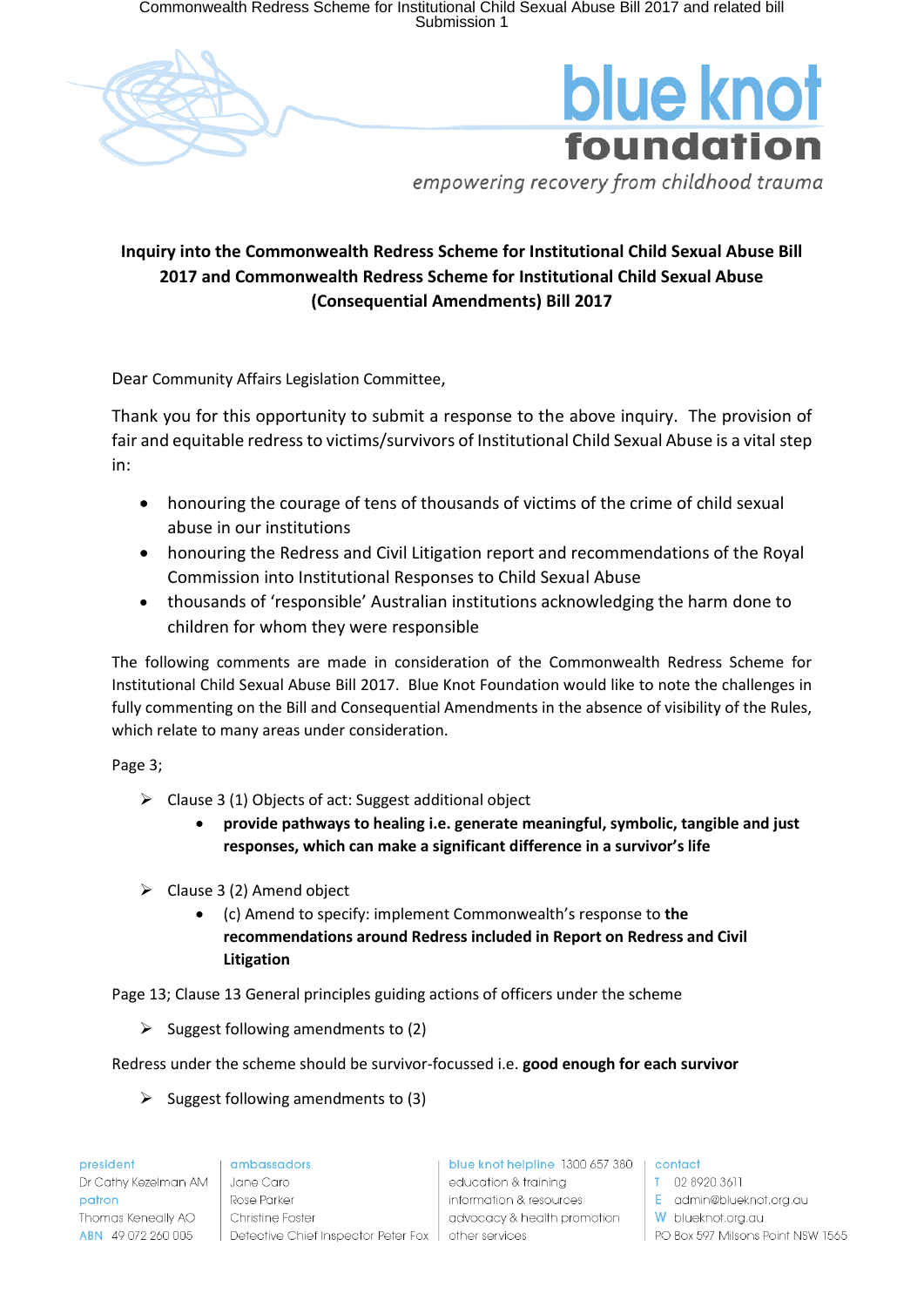Commonwealth Redress Scheme for Institutional Child Sexual Abuse Bill 2017 and related bill<br>Submission 1



## blue knot foundation

empowering recovery from childhood trauma

Redress should be assessed, offered and provided with appropriate regard to:

- (a) what is known about the nature, **dynamics** and impact of child sexual abuse, and institutional child sexual abuse in particular; and
- (b) **sensitivity to** the cultural needs of survivors;
- (c) **diversity within and across the process**
- (d) the needs of particularly vulnerable survivors
- (e) **a process which is trauma-informed i.e. embeds the trauma-informed principles of safety, trustworthiness, choice, collaboration, empowerment and focusses on the importance of how it is conducted and not just what it is**
- (f) **those working with survivors are skilled and trained in how best to work with survivors of institutional child sexual abuse**
- $\triangleright$  Suggest following amendments to (4)

Redress should be assessed, offered and provided so as to avoid further harming or traumatising the survivor.

- **Safety is prioritised – empathic, validating, trustworthy, respectful, compassionate**
- **Expectations are managed at all stages.**
- **Survivors have control and choice in decision-making: 'work with' rather than 'do to'.**
- **Power balances are not replicated; survivors not silenced, shamed or blamed.**
- **Survivors understand the process.**
- **Information is shared; processes are open and transparent.**
- **Focus is on process not solely outcomes: 'how' we do it is as important as 'what' we do.**

**Clause 29** The need for a Statutory Declaration is an unnecessarily onerous requirement which for many survivors will be very challenging to arrange:

Page 31; Clause 35 Notice of determination to applicant

 $\triangleright$  Having minimum of 28 days and maximum of 90 days for internal review of the determination does not allow sufficient time for survivors to seek advice, consider it and make an informed request for review

Page 41; Clause 49 General Principles guiding counselling and psychological services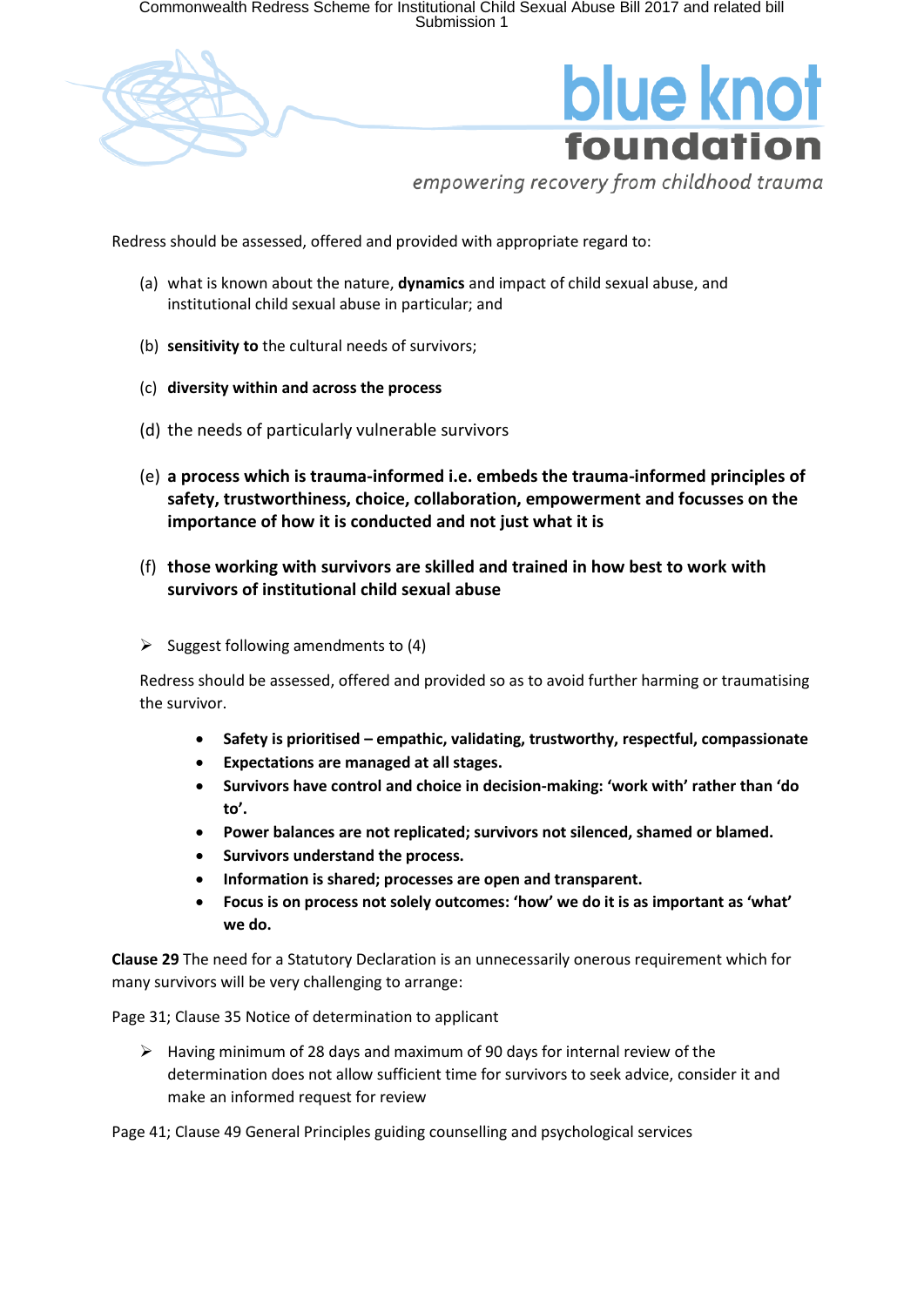Commonwealth Redress Scheme for Institutional Child Sexual Abuse Bill 2017 and related bill<br>Submission 1



empowering recovery from childhood trauma

Blue Knot Foundation suggests the following additional principles:

- **Survivors to be adequately informed to enable informed decision-making around counselling and psychological care services with skills and experience around supporting survivors of complex trauma**
- **No wrong door - principles of equity and access for all survivors regardless of socio-economic status, geography etc.**
- **Additional psycho-social support around challenges of daily living and/or other stresses**
- **Counselling and therapeutic care available when and as required to meet client's needs with maximum flexibility to meet survivors' counselling needs throughout their lives**

Page 43; Clause 52 General principles guiding provision of direct personal responses

- $\triangleright$  Blue Knot Foundation suggests the following amendments to the existing principles:
- (1) Engagement between a survivor and a participating institution should only occur if, and to the extent, that a survivor desires it.
- (2) Participating institutions should make clear what they are willing to offer and provide, **how and by whom** by way of direct personal response to survivors.
- (3) Institutions should ensure that they are able to provide the direct personal response that they offer to survivors, **privileging trauma-informed principles of safety, trustworthiness, choice, collaboration and empowerment at all times**.
- (4) All participating institutions should offer and provide on request by a survivor:
	- (a) meaningful recognition of the institution's responsibility by way of a statement of apology, acknowledgement or regret;
	- (b) **an assurance as to steps taken to protect against further abuse, including relevant information to evidence such changes.**
- (5) In offering direct personal responses, participating institutions should try to **be as responsive as possible to survivors' needs, choices and wishes.**
- (6) Participating institutions that already offer a broader range of direct personal responses to survivors and others should consider continuing to offer those forms of direct personal response.
- (7) **Direct personal responses should be delivered by people with active listening skills and who have received trauma-informed training about:**
	- **the nature, dynamics and impact of institutional child sexual abuse**
	- **stress response – hyper and hypo-arousal; triggers, emotional regulation etc.**